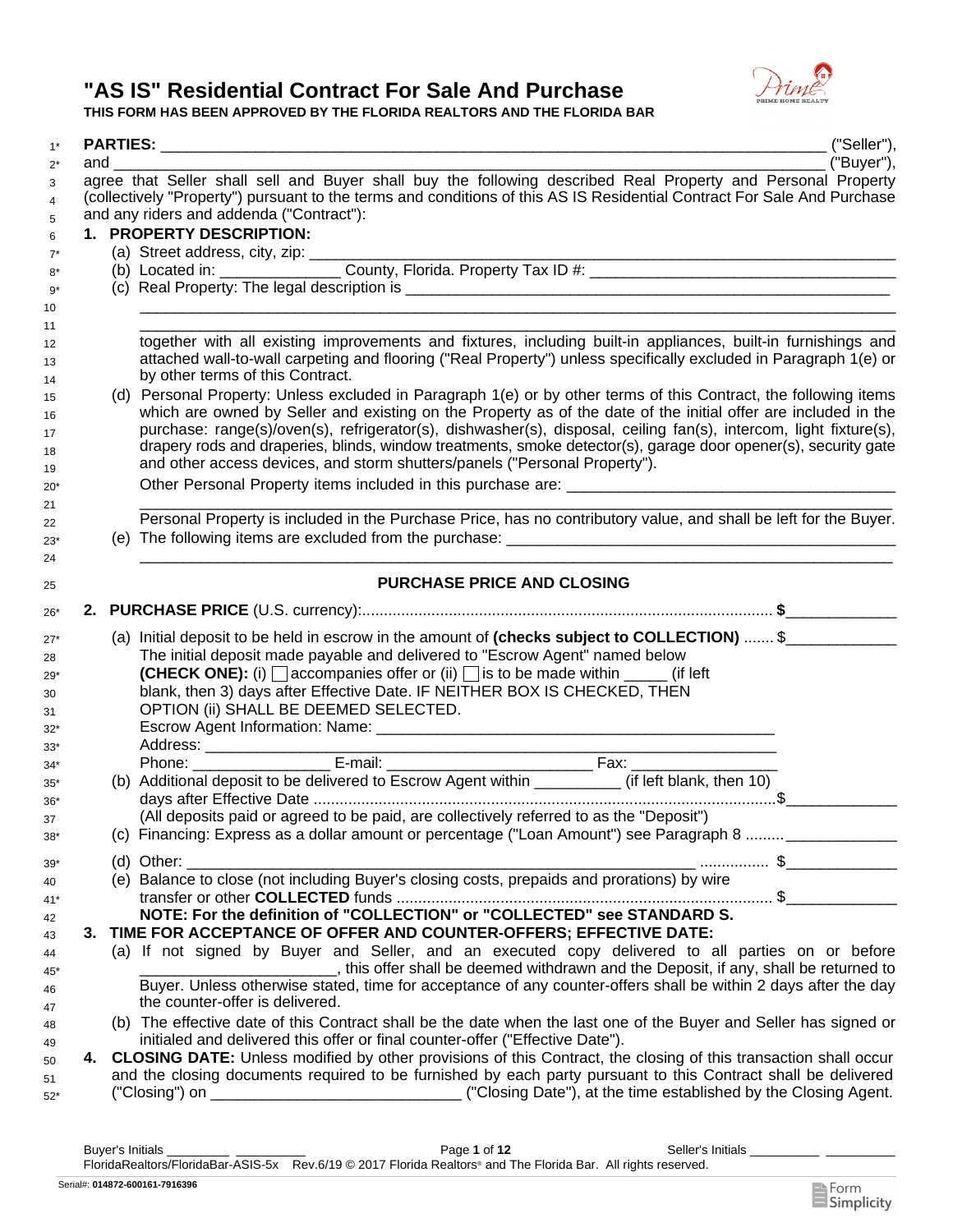## <sup>53</sup>**5. EXTENSION OF CLOSING DATE:**

58 59 60

87\*

- (a) If Paragraph 8(b) is checked and Closing funds from Buyer's lender(s) are not available on Closing Date due to Consumer Financial Protection Bureau Closing Disclosure delivery requirements ("CFPB Requirements"), then Closing Date shall be extended for such period necessary to satisfy CFPB Requirements, provided such period shall not exceed 10 days.
	- (b) If an event constituting "Force Majeure" causes services essential for Closing to be unavailable, including the unavailability of utilities or issuance of hazard, wind, flood or homeowners' insurance, Closing Date shall be extended as provided in STANDARD G.

## <sup>61</sup>**6. OCCUPANCY AND POSSESSION:**

- (a) Unless the box in Paragraph 6(b) is checked, Seller shall, at Closing, deliver occupancy and possession of the Property to Buyer free of tenants, occupants and future tenancies. Also, at Closing, Seller shall have removed all personal items and trash from the Property and shall deliver all keys, garage door openers, access devices and codes, as applicable, to Buyer. If occupancy is to be delivered before Closing, Buyer assumes all risks of loss to the Property from date of occupancy, shall be responsible and liable for maintenance from that date, and shall be deemed to have accepted the Property in its existing condition as of time of taking occupancy.
	- (b) **CHECK IF PROPERTY IS SUBJECT TO LEASE(S) OR OCCUPANCY AFTER CLOSING.** If Property is subject to a lease(s) after Closing or is intended to be rented or occupied by third parties beyond Closing, the facts and terms thereof shall be disclosed in writing by Seller to Buyer and copies of the written lease(s) shall be delivered to Buyer, all within 5 days after Effective Date. If Buyer determines, in Buyer's sole discretion, that the lease(s) or terms of occupancy are not acceptable to Buyer, Buyer may terminate this Contract by delivery of written notice of such election to Seller within 5 days after receipt of the above items from Seller, and Buyer shall be refunded the Deposit thereby releasing Buyer and Seller from all further obligations under this Contract. Estoppel Letter(s) and Seller's affidavit shall be provided pursuant to STANDARD D. If Property is intended to be occupied by Seller after Closing, see Rider U. POST-CLOSING OCCUPANCY BY SELLER.
- **7. ASSIGNABILITY: (CHECK ONE):** Buyer  $\Box$  may assign and thereby be released from any further liability under this Contract;  $\Box$  may assign but not be released from liability under this Contract; or  $\Box$  may not assign this Contract. 77\* 78\* 79

## 80**FINANCING**

## <sup>81</sup>**8. FINANCING:**

- $\Box$  (a) Buyer will pay cash for the purchase of the Property at Closing. There is no financing contingency to Buyer's obligation to close. If Buyer obtains a loan for any part of the Purchase Price of the Property, Buyer acknowledges that any terms and conditions imposed by Buyer's lender(s) or by CFPB Requirements shall not affect or extend the Buyer's obligation to close or otherwise affect any terms or conditions of this Contract.
- $\Box$  (b) This Contract is contingent upon Buyer obtaining approval of a  $\Box$  conventional  $\Box$  FHA  $\Box$  VA or  $\Box$ other \_\_\_\_\_\_\_\_\_\_\_\_\_\_ (describe) loan within \_\_\_\_\_\_\_ (if left blank, then 30) days after Effective Date ("Loan Approval Period") for (CHECK ONE):  $\Box$  fixed,  $\Box$  adjustable,  $\Box$  fixed or adjustable rate in the Loan Amount (See Paragraph 2(c)), at an initial interest rate not to exceed \_\_\_\_\_\_\_ % (if left blank, then prevailing rate based upon Buyer's creditworthiness), and for a term of \_\_\_\_\_\_\_ (if left blank, then 30) years ("Financing").  $86*$ 88\* 89\* 90\*

(i) Buyer shall make mortgage loan application for the Financing within \_\_\_\_\_\_\_ (if left blank, then 5) days after Effective Date and use good faith and diligent effort to obtain approval of a loan meeting the Financing terms ("Loan Approval") and thereafter to close this Contract. Loan Approval which requires a condition related to the sale by Buyer of other property shall not be deemed Loan Approval for purposes of this subparagraph. 91\* 92 93 94

- Buyer's failure to use diligent effort to obtain Loan Approval during the Loan Approval Period shall be considered a default under the terms of this Contract. For purposes of this provision, "diligent effort" includes, but is not limited to, timely furnishing all documents and information and paying of all fees and charges requested by Buyer's mortgage broker and lender in connection with Buyer's mortgage loan application. 95 96 97 98
- (ii) Buyer shall keep Seller and Broker fully informed about the status of Buyer's mortgage loan application, Loan Approval, and loan processing and authorizes Buyer's mortgage broker, lender, and Closing Agent to disclose such status and progress, and release preliminary and finally executed closing disclosures and settlement statements, to Seller and Broker. 99 100 101 102
- <sup>103</sup> (iii) Upon Buyer obtaining Loan Approval, Buyer shall promptly deliver written notice of such approval to Seller.
- (iv) If Buyer is unable to obtain Loan Approval after the exercise of diligent effort, then at any time prior to expiration of the Loan Approval Period, Buyer may provide written notice to Seller stating that Buyer has been unable to obtain Loan Approval and has elected to either: 104 105 106
- <sup>107</sup> (1) waive Loan Approval, in which event this Contract will continue as if Loan Approval had been obtained; or <sup>108</sup> (2) terminate this Contract.



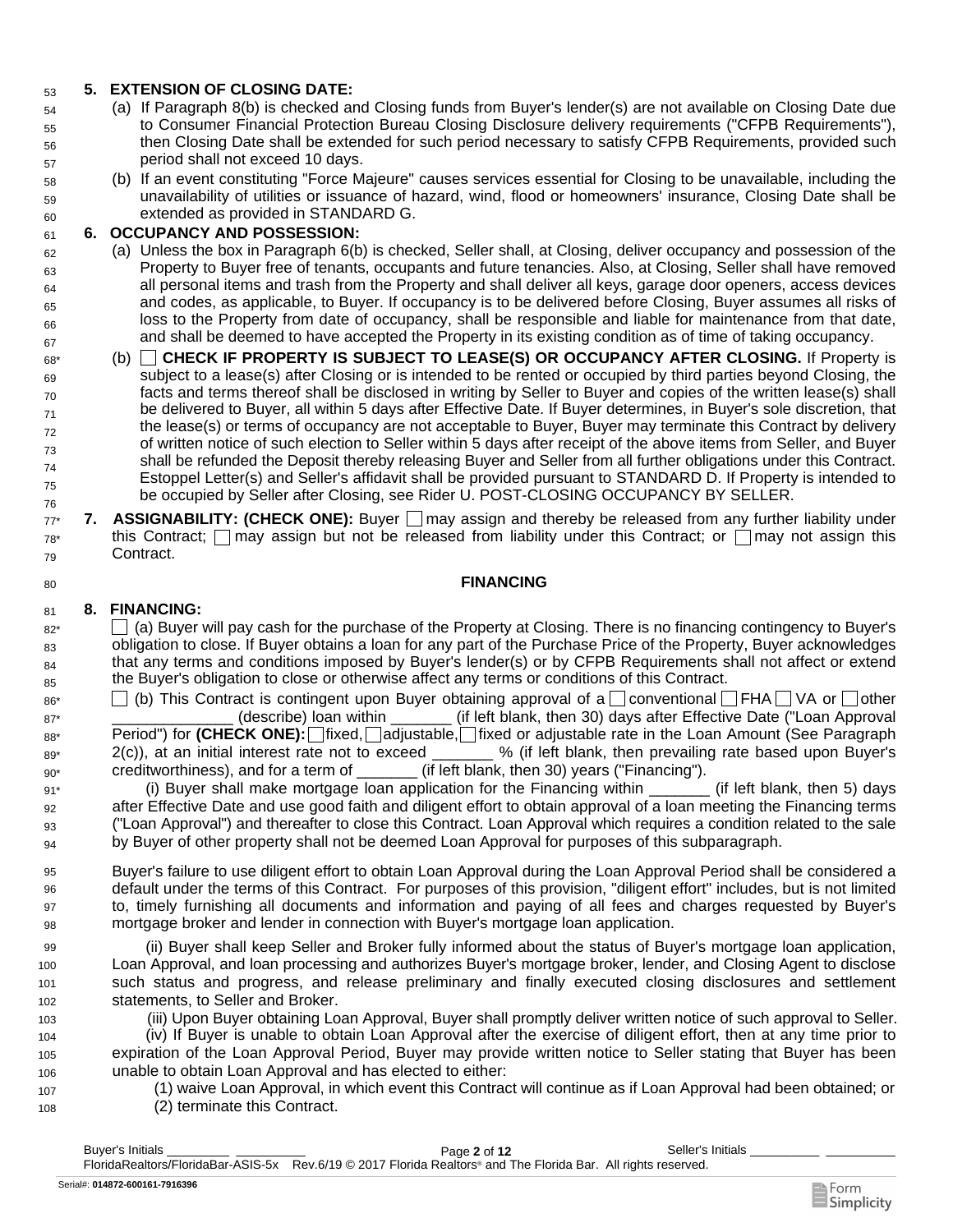| 109    | (v) If Buyer fails to timely deliver either notice provided in Paragraph 8(b)(iii) or (iv), above, to Seller prior to                                                                                      |  |
|--------|------------------------------------------------------------------------------------------------------------------------------------------------------------------------------------------------------------|--|
| 110    | expiration of the Loan Approval Period, then Loan Approval shall be deemed waived, in which event this Contract                                                                                            |  |
| 111    | will continue as if Loan Approval had been obtained, provided however, Seller may elect to terminate this Contract                                                                                         |  |
| 112    | by delivering written notice to Buyer within 3 days after expiration of the Loan Approval Period.                                                                                                          |  |
| 113    | (vi) If this Contract is timely terminated as provided by Paragraph 8(b)(iv)(2) or (v), above, and Buyer is not in                                                                                         |  |
| 114    | default under the terms of this Contract, Buyer shall be refunded the Deposit thereby releasing Buyer and Seller                                                                                           |  |
| 115    | from all further obligations under this Contract.                                                                                                                                                          |  |
| 116    | (vii) If Loan Approval has been obtained, or deemed to have been obtained, as provided above, and Buyer                                                                                                    |  |
| 117    | fails to close this Contract, then the Deposit shall be paid to Seller unless failure to close is due to: (1) Seller's                                                                                     |  |
| 118    | default or inability to satisfy other contingencies of this Contract; (2) Property related conditions of the Loan Approval                                                                                 |  |
| 119    | have not been met (except when such conditions are waived by other provisions of this Contract); or (3) appraisal                                                                                          |  |
| 120    | of the Property obtained by Buyer's lender is insufficient to meet terms of the Loan Approval, in which event(s) the                                                                                       |  |
| 121    | Buyer shall be refunded the Deposit, thereby releasing Buyer and Seller from all further obligations under this                                                                                            |  |
| 122    | Contract.                                                                                                                                                                                                  |  |
| $123*$ | $\overline{a}$ (c) Assumption of existing mortgage (see rider for terms).                                                                                                                                  |  |
| $124*$ | $\overline{\phantom{a}}$ (d) Purchase money note and mortgage to Seller (see riders; addenda; or special clauses for terms).                                                                               |  |
| 125    | <b>CLOSING COSTS, FEES AND CHARGES</b>                                                                                                                                                                     |  |
| 126    | 9. CLOSING COSTS; TITLE INSURANCE; SURVEY; HOME WARRANTY; SPECIAL ASSESSMENTS:                                                                                                                             |  |
| 127    | (a) COSTS TO BE PAID BY SELLER:                                                                                                                                                                            |  |
| 128    | • Documentary stamp taxes and surtax on deed, if any<br>• HOA/Condominium Association estoppel fees                                                                                                        |  |
| 129    | • Owner's Policy and Charges (if Paragraph 9(c)(i) is checked)<br>• Recording and other fees needed to cure title                                                                                          |  |
| 130    | • Title search charges (if Paragraph 9(c)(iii) is checked)<br>• Seller's attorneys' fees                                                                                                                   |  |
| $131*$ | • Municipal lien search (if Paragraph 9(c)(i) or (iii) is checked)<br>• Other:                                                                                                                             |  |
| 132    | If, prior to Closing, Seller is unable to meet the AS IS Maintenance Requirement as required by Paragraph 11                                                                                               |  |
| 133    | a sum equal to 125% of estimated costs to meet the AS IS Maintenance Requirement shall be escrowed at                                                                                                      |  |
| 134    | Closing. If actual costs to meet the AS IS Maintenance Requirement exceed escrowed amount, Seller shall pay                                                                                                |  |
| 135    | such actual costs. Any unused portion of escrowed amount(s) shall be returned to Seller.                                                                                                                   |  |
| 136    | (b) COSTS TO BE PAID BY BUYER:                                                                                                                                                                             |  |
| 137    | • Taxes and recording fees on notes and mortgages<br>• Loan expenses                                                                                                                                       |  |
| 138    | • Recording fees for deed and financing statements<br>• Appraisal fees                                                                                                                                     |  |
| 139    | • Owner's Policy and Charges (if Paragraph 9(c)(ii) is checked)<br>• Buyer's Inspections                                                                                                                   |  |
| 140    | • Survey (and elevation certification, if required)<br>• Buyer's attorneys' fees                                                                                                                           |  |
| 141    | • Lender's title policy and endorsements<br>• All property related insurance                                                                                                                               |  |
| 142    | · Owner's Policy Premium (if Paragraph<br>• HOA/Condominium Association application/transfer fees                                                                                                          |  |
| 143    | • Municipal lien search (if Paragraph 9(c)(ii) is checked)<br>9 (c)(iii) is checked.)                                                                                                                      |  |
| $144*$ | •Other:                                                                                                                                                                                                    |  |
| $145*$ | (c) TITLE EVIDENCE AND INSURANCE: At least ______ (if left blank, then 15, or if Paragraph 8(a) is checked,                                                                                                |  |
| 146    | then 5) days prior to Closing Date ("Title Evidence Deadline"), a title insurance commitment issued by a Florida                                                                                           |  |
| 147    | licensed title insurer, with legible copies of instruments listed as exceptions attached thereto ("Title                                                                                                   |  |
| 148    | Commitment") and, after Closing, an owner's policy of title insurance (see STANDARD A for terms) shall be                                                                                                  |  |
| 149    | obtained and delivered to Buyer. If Seller has an owner's policy of title insurance covering the Real Property, a                                                                                          |  |
| 150    | copy shall be furnished to Buyer and Closing Agent within 5 days after Effective Date. The owner's title policy                                                                                            |  |
| 151    | premium, title search and closing services (collectively, "Owner's Policy and Charges") shall be paid, as set                                                                                              |  |
| 152    | forth below. The title insurance premium charges for the owner's policy and any lender's policy will be calculated                                                                                         |  |
| 153    | and allocated in accordance with Florida law, but may be reported differently on certain federally mandated                                                                                                |  |
| 154    | closing disclosures and other closing documents. For purposes of this Contract "municipal lien search" means a                                                                                             |  |
| 155    | search of records necessary for the owner's policy of title insurance to be issued without exception for unrecorded                                                                                        |  |
| 156    | liens imposed pursuant to Chapters 159 or 170, F.S., in favor of any governmental body, authority or agency.                                                                                               |  |
| 157    | (CHECK ONE):                                                                                                                                                                                               |  |
| 158*   | (i) Seller shall designate Closing Agent and pay for Owner's Policy and Charges, and Buyer shall pay the                                                                                                   |  |
| 159    | premium for Buyer's lender's policy and charges for closing services related to the lender's policy,<br>endorsements and loan closing, which amounts shall be paid by Buyer to Closing Agent or such other |  |
| 160    | provider(s) as Buyer may select; or                                                                                                                                                                        |  |
| 161    |                                                                                                                                                                                                            |  |
| $162*$ | (ii) Buyer shall designate Closing Agent and pay for Owner's Policy and Charges and charges for closing<br>services related to Buyer's lender's policy, endorsements and loan closing; or                  |  |
| 163    |                                                                                                                                                                                                            |  |

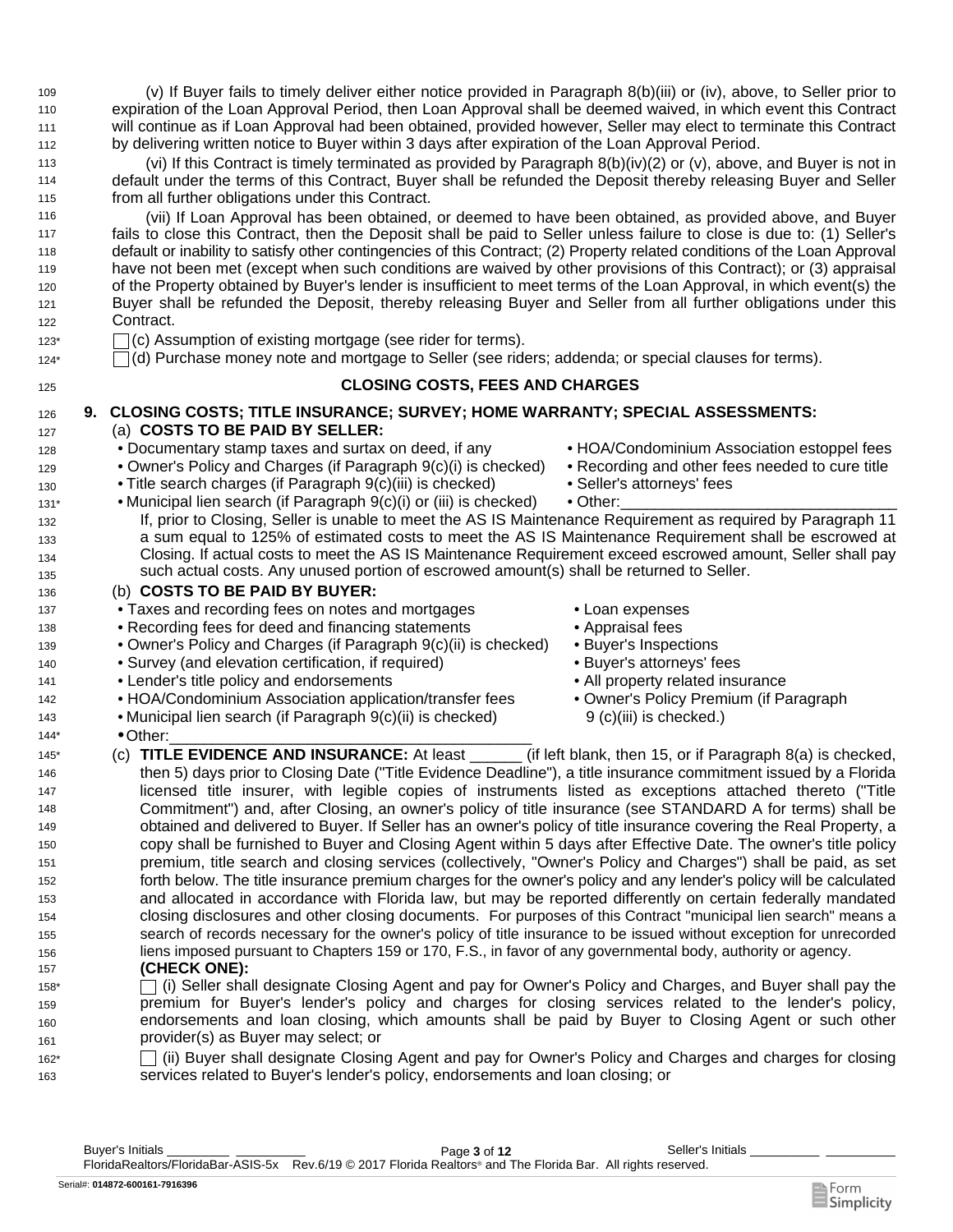- (iii) [**MIAMI-DADE/BROWARD REGIONAL PROVISION**]**:** Seller shall furnish a copy of a prior owner's policy of title insurance or other evidence of title and pay fees for: (A) a continuation or update of such title evidence, which is acceptable to Buyer's title insurance underwriter for reissue of coverage; (B) tax search; and (C) municipal lien search. Buyer shall obtain and pay for post-Closing continuation and premium for Buyer's owner's policy, and if applicable, Buyer's lender's policy. Seller shall not be obligated to pay more than \$
- (if left blank, then \$200.00) for abstract continuation or title search ordered or performed by Closing Agent. 169 (d) **SURVEY:** On or before Title Evidence Deadline, Buyer may, at Buyer's expense, have the Real Property surveyed and certified by a registered Florida surveyor ("Survey"). If Seller has a survey covering the Real Property, a copy shall be furnished to Buyer and Closing Agent within 5 days after Effective Date. 170 171 172
- (e) **HOME WARRANTY:** At Closing,  $\Box$  Buyer  $\Box$  Seller  $\Box$  N/A shall pay for a home warranty plan issued by at a cost not to exceed \$. warranty plan provides for repair or replacement of many of a home's mechanical systems and major built-in 173\* 174\* 175
- appliances in the event of breakdown due to normal wear and tear during the agreement's warranty period. 176 **SPECIAL ASSESSMENTS:** At Closing, Seller shall pay: (i) the full amount of liens imposed by a public body ("public body" does not include a Condominium or Homeowner's Association) that are certified, confirmed and ratified before Closing; and (ii) the amount of the public body's most recent estimate or assessment for an improvement which is substantially complete as of Effective Date, but that has not resulted in a lien being imposed on the Property before Closing. Buyer shall pay all other assessments. If special assessments may be paid in installments **(CHECK ONE):** 177 178 179 180 181 182
	- $\Box$  (a) Seller shall pay installments due prior to Closing and Buyer shall pay installments due after Closing. Installments prepaid or due for the year of Closing shall be prorated.
- $185^*$  (b) Seller shall pay the assessment(s) in full prior to or at the time of Closing.
- <sup>186</sup> IF NEITHER BOX IS CHECKED, THEN OPTION (a) SHALL BE DEEMED SELECTED.
	- This Paragraph 9(f) shall not apply to a special benefit tax lien imposed by a community development district (CDD) pursuant to Chapter 190, F.S., which lien shall be prorated pursuant to STANDARD K.

## <sup>189</sup> **DISCLOSURES**

## <sup>190</sup> **10. DISCLOSURES:**

164\* 165 166 167 168\*

183\* 184

187 188

201 202

- (a) **RADON GAS:** Radon is a naturally occurring radioactive gas that, when it is accumulated in a building in sufficient quantities, may present health risks to persons who are exposed to it over time. Levels of radon that exceed federal and state guidelines have been found in buildings in Florida. Additional information regarding radon and radon testing may be obtained from your county health department.
- (b) **PERMITS DISCLOSURE:** Except as may have been disclosed by Seller to Buyer in a written disclosure, Seller does not know of any improvements made to the Property which were made without required permits or made pursuant to permits which have not been properly closed. If Seller identifies permits which have not been properly closed or improvements which were not permitted, then Seller shall promptly deliver to Buyer all plans, written documentation or other information in Seller's possession, knowledge, or control relating to improvements to the Property which are the subject of such open permits or unpermitted improvements.
	- (c) **MOLD:** Mold is naturally occurring and may cause health risks or damage to property. If Buyer is concerned or desires additional information regarding mold, Buyer should contact an appropriate professional.
- (d) **FLOOD ZONE; ELEVATION CERTIFICATION:** Buyer is advised to verify by elevation certificate which flood zone the Property is in, whether flood insurance is required by Buyer's lender, and what restrictions apply to improving the Property and rebuilding in the event of casualty. If Property is in a "Special Flood Hazard Area" or "Coastal Barrier Resources Act" designated area or otherwise protected area identified by the U.S. Fish and Wildlife Service under the Coastal Barrier Resources Act and the lowest floor elevation for the building(s) and/or flood insurance rating purposes is below minimum flood elevation or is ineligible for flood insurance coverage through the National Flood Insurance Program or private flood insurance as defined in 42 U.S.C. §4012a, Buyer may terminate this Contract by delivering written notice to Seller within (if left blank, then 20) days after Effective Date, and Buyer shall be refunded the Deposit thereby releasing Buyer and Seller from all further obligations under this Contract, failing which Buyer accepts existing elevation of buildings and flood zone designation of Property. The National Flood Insurance Program may assess additional fees or adjust premiums for pre-Flood Insurance Rate Map (pre-FIRM) non-primary structures (residential structures in which the insured or spouse does not reside for at least 50% of the year) and an elevation certificate may be required for actuarial rating. 210\*
- (e) **ENERGY BROCHURE:** Buyer acknowledges receipt of Florida Energy-Efficiency Rating Information Brochure required by Section 553.996, F.S. 217 218

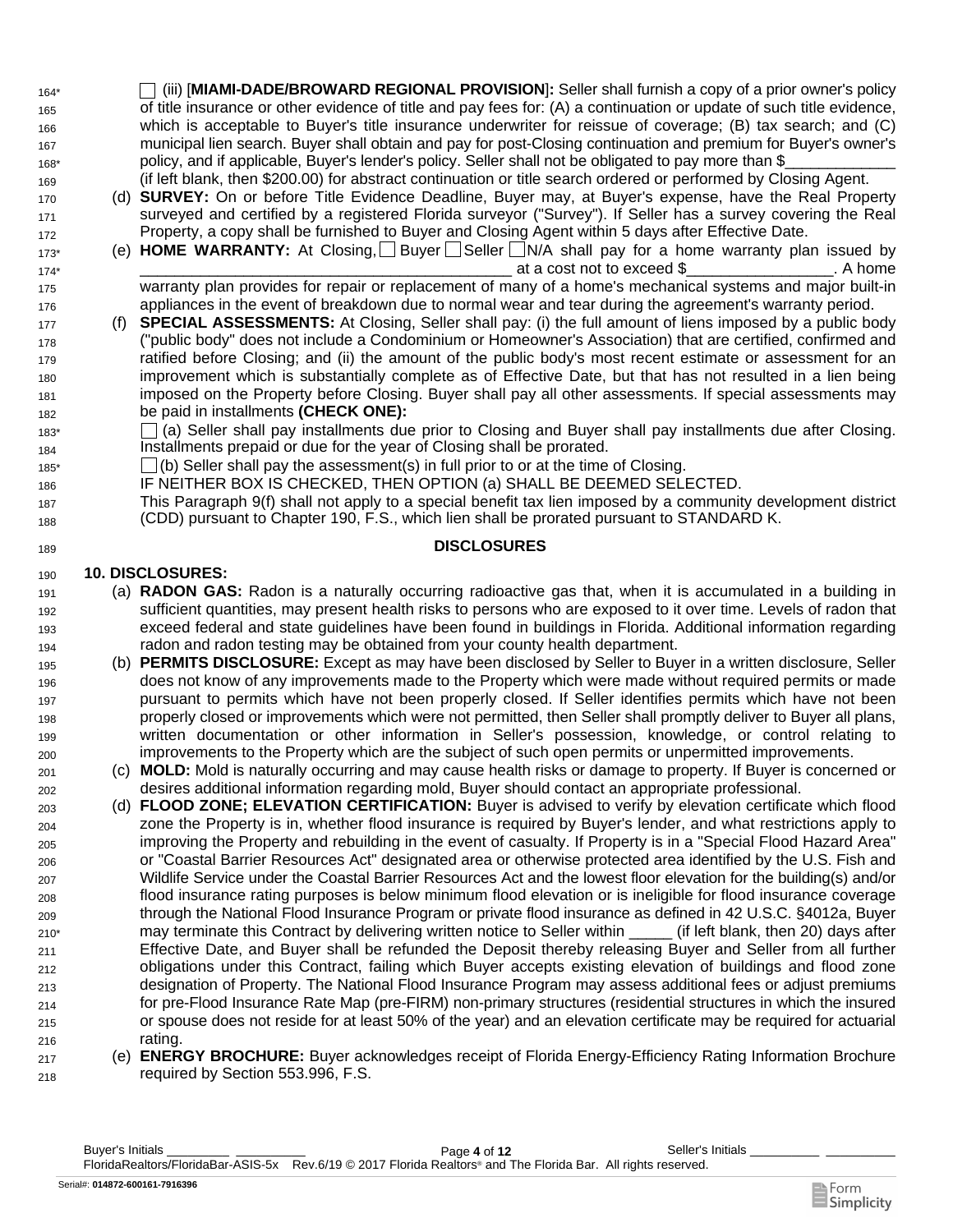- (f) **LEAD-BASED PAINT:** If Property includes pre-1978 residential housing, a lead-based paint disclosure is mandatory. 219 220
- (g) **HOMEOWNERS' ASSOCIATION/COMMUNITY DISCLOSURE: BUYER SHOULD NOT EXECUTE THIS CONTRACT UNTIL BUYER HAS RECEIVED AND READ THE HOMEOWNERS' ASSOCIATION/COMMUNITY DISCLOSURE, IF APPLICABLE.** 221 222 223
- (h) **PROPERTY TAX DISCLOSURE SUMMARY:** BUYER SHOULD NOT RELY ON THE SELLER'S CURRENT PROPERTY TAXES AS THE AMOUNT OF PROPERTY TAXES THAT THE BUYER MAY BE OBLIGATED TO PAY IN THE YEAR SUBSEQUENT TO PURCHASE. A CHANGE OF OWNERSHIP OR PROPERTY IMPROVEMENTS TRIGGERS REASSESSMENTS OF THE PROPERTY THAT COULD RESULT IN HIGHER PROPERTY TAXES. IF YOU HAVE ANY QUESTIONS CONCERNING VALUATION, CONTACT THE COUNTY PROPERTY APPRAISER'S OFFICE FOR INFORMATION. 224 225 226 227 228 229
- (i) **FOREIGN INVESTMENT IN REAL PROPERTY TAX ACT ("FIRPTA"):** Seller shall inform Buyer in writing if Seller is a "foreign person" as defined by the Foreign Investment in Real Property Tax Act ("FIRPTA"). Buyer and Seller shall comply with FIRPTA, which may require Seller to provide additional cash at Closing. If Seller is not a "foreign person", Seller can provide Buyer, at or prior to Closing, a certification of non-foreign status, under penalties of perjury, to inform Buyer and Closing Agent that no withholding is required. See STANDARD V for further information pertaining to FIRPTA. Buyer and Seller are advised to seek legal counsel and tax advice regarding their respective rights, obligations, reporting and withholding requirements pursuant to FIRPTA. 230 231 232 233 234 235 236 237
- (j) **SELLER DISCLOSURE:** Seller knows of no facts materially affecting the value of the Real Property which are not readily observable and which have not been disclosed to Buyer. Except as provided for in the preceding sentence, Seller extends and intends no warranty and makes no representation of any type, either express or implied, as to the physical condition or history of the Property. Except as otherwise disclosed in writing Seller has received no written or verbal notice from any governmental entity or agency as to a currently uncorrected building, environmental or safety code violation. 238 239 240 241 242 243

## <sup>244</sup> **PROPERTY MAINTENANCE, CONDITION, INSPECTIONS AND EXAMINATIONS**

**11. PROPERTY MAINTENANCE:** Except for ordinary wear and tear and Casualty Loss, Seller shall maintain the Property, including, but not limited to, lawn, shrubbery, and pool, in the condition existing as of Effective Date ("AS IS Maintenance Requirement"). 245 246 247

## <sup>248</sup> **12. .PROPERTY INSPECTION; RIGHT TO CANCEL:**

- (a) **PROPERTY INSPECTIONS AND RIGHT TO CANCEL: Buyer shall have** *(if left blank, then 15)**(a)**i days after Effective Date ("Inspection Period") within which to have such inspections of the Property performed* **as** *Buyer shall desire during the Inspection Period. If Buyer determines, in Buyer's sole discretion, that the Property is not acceptable to Buyer, Buyer may terminate this Contract by delivering written notice of such election to Seller prior to expiration of Inspection Period. If Buyer timely terminates this Contract, the Deposit paid shall be returned to Buyer, thereupon, Buyer and Seller shall be released of all further obligations under this Contract; however, Buyer shall be responsible for prompt payment for such inspections, for repair of damage to, and restoration of, the Property resulting*  from such inspections, and shall provide Seller with paid receipts for all work done on the Property (the *preceding provision shall survive termination of this Contract). Unless Buyer exercises the right to terminate granted herein, Buyer accepts the physical condition of the Property and any violation of governmental, building, environmental, and safety codes, restrictions, or requirements, but subject to Seller's continuing AS IS Maintenance Requirement, and Buyer shall be responsible for any and all repairs and improvements required by Buyer's lender.* 249\* 250 251 252 253 254 255 256 257 258 259 260 261 262
	- (b) **WALK-THROUGH INSPECTION/RE-INSPECTION:** On the day prior to Closing Date, or on Closing Date prior to time of Closing, as specified by Buyer, Buyer or Buyer's representative may perform a walk-through (and follow-up walk-through, if necessary) inspection of the Property solely to confirm that all items of Personal Property are on the Property and to verify that Seller has maintained the Property as required by the AS IS Maintenance Requirement and has met all other contractual obligations.
	- (c) **SELLER ASSISTANCE AND COOPERATION IN CLOSE-OUT OF BUILDING PERMITS:** If Buyer's inspection of the Property identifies open or needed building permits, then Seller shall promptly deliver to Buyer all plans, written documentation or other information in Seller's possession, knowledge, or control relating to improvements to the Property which are the subject of such open or needed Permits, and shall promptly cooperate in good faith with Buyer's efforts to obtain estimates of repairs or other work necessary to resolve such Permit issues. Seller's obligation to cooperate shall include Seller's execution of necessary authorizations,

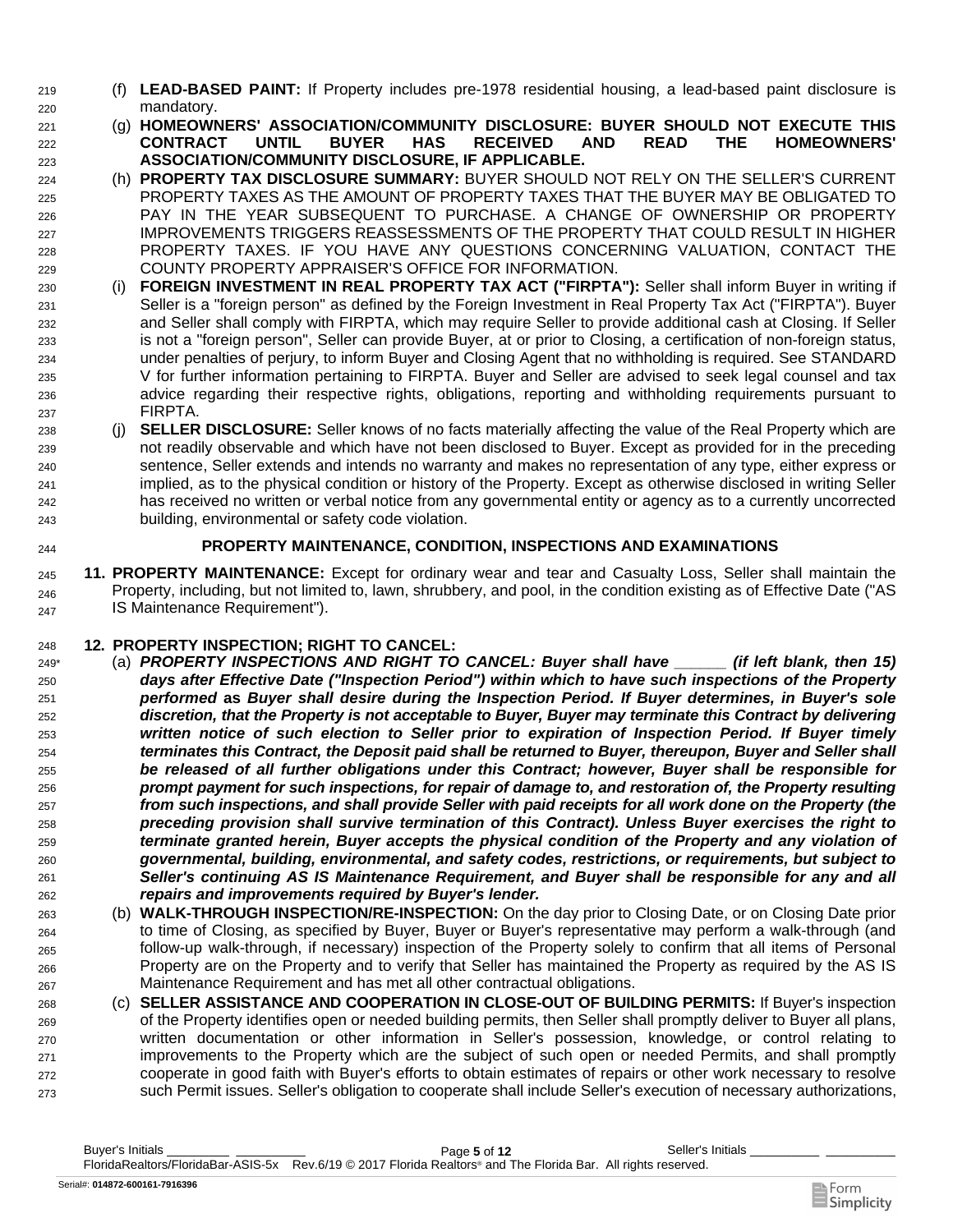- consents, or other documents necessary for Buyer to conduct inspections and have estimates of such repairs or work prepared, but in fulfilling such obligation, Seller shall not be required to expend, or become obligated to expend, any money. 274 275 276
- (d) **ASSIGNMENT OF REPAIR AND TREATMENT CONTRACTS AND WARRANTIES:** At Buyer's option and cost, Seller will, at Closing, assign all assignable repair, treatment and maintenance contracts and warranties to Buyer. 277 278 279

## <sup>280</sup> **ESCROW AGENT AND BROKER**

- **13. ESCROW AGENT:** Any Closing Agent or Escrow Agent (collectively "Agent") receiving the Deposit, other funds and other items is authorized, and agrees by acceptance of them, to deposit them promptly, hold same in escrow within the State of Florida and, subject to **COLLECTION**, disburse them in accordance with terms and conditions of this Contract. Failure of funds to become **COLLECTED** shall not excuse Buyer's performance. When conflicting demands for the Deposit are received, or Agent has a good faith doubt as to entitlement to the Deposit, Agent may take such actions permitted by this Paragraph 13, as Agent deems advisable. If in doubt as to Agent's duties or liabilities under this Contract, Agent may, at Agent's option, continue to hold the subject matter of the escrow until the parties agree to its disbursement or until a final judgment of a court of competent jurisdiction shall determine the rights of the parties, or Agent may deposit same with the clerk of the circuit court having jurisdiction of the dispute. An attorney who represents a party and also acts as Agent may represent such party in such action. Upon notifying all parties concerned of such action, all liability on the part of Agent shall fully terminate, except to the extent of accounting for any items previously delivered out of escrow. If a licensed real estate broker, Agent will comply with provisions of Chapter 475, F.S., as amended and FREC rules to timely resolve escrow disputes through mediation, arbitration, interpleader or an escrow disbursement order. 281 282 283 284 285 286 287 288 289 290 291 292 293 294
- In any proceeding between Buyer and Seller wherein Agent is made a party because of acting as Agent hereunder, or in any proceeding where Agent interpleads the subject matter of the escrow, Agent shall recover reasonable attorney's fees and costs incurred, to be paid pursuant to court order out of the escrowed funds or equivalent. Agent shall not be liable to any party or person for mis-delivery of any escrowed items, unless such mis-delivery is due to Agent's willful breach of this Contract or Agent's gross negligence. This Paragraph 13 shall survive Closing or termination of this Contract. 295 296 297 298 299 300
- **14. PROFESSIONAL ADVICE; BROKER LIABILITY:** Broker advises Buyer and Seller to verify Property condition, square footage, and all other facts and representations made pursuant to this Contract and to consult appropriate professionals for legal, tax, environmental, and other specialized advice concerning matters affecting the Property and the transaction contemplated by this Contract. Broker represents to Buyer that Broker does not reside on the Property and that all representations (oral, written or otherwise) by Broker are based on Seller representations or public records. **BUYER AGREES TO RELY SOLELY ON SELLER, PROFESSIONAL INSPECTORS AND GOVERNMENTAL AGENCIES FOR VERIFICATION OF PROPERTY CONDITION, SQUARE FOOTAGE AND FACTS THAT MATERIALLY AFFECT PROPERTY VALUE AND NOT ON THE REPRESENTATIONS (ORAL, WRITTEN OR OTHERWISE) OF BROKER.** Buyer and Seller (individually, the "Indemnifying Party") each individually indemnifies, holds harmless, and releases Broker and Broker's officers, directors, agents and employees from all liability for loss or damage, including all costs and expenses, and reasonable attorney's fees at all levels, suffered or incurred by Broker and Broker's officers, directors, agents and employees in connection with or arising from claims, demands or causes of action instituted by Buyer or Seller based on: (i) inaccuracy of information provided by the Indemnifying Party or from public records; (ii) Indemnifying Party's misstatement(s) or failure to perform contractual obligations; (iii) Broker's performance, at Indemnifying Party's request, of any task beyond the scope of services regulated by Chapter 475, F.S., as amended, including Broker's referral, recommendation or retention of any vendor for, or on behalf of, Indemnifying Party; (iv) products or services provided by any such vendor for, or on behalf of, Indemnifying Party; and (v) expenses incurred by any such vendor. Buyer and Seller each assumes full responsibility for selecting and compensating their respective vendors and paying their other costs under this Contract whether or not this transaction closes. This Paragraph 14 will not relieve Broker of statutory obligations under Chapter 475, F.S., as amended. For purposes of this Paragraph 14, Broker will be treated as a party to this Contract. This Paragraph 14 shall survive Closing or termination of this Contract. 301 302 303 304 305 306 307 308 309 310 311 312 313 314 315 316 317 318 319 320 321 322
- 

## <sup>323</sup> **DEFAULT AND DISPUTE RESOLUTION**

## <sup>324</sup> **15. .DEFAULT:**

(a) **BUYER DEFAULT:** If Buyer fails, neglects or refuses to perform Buyer's obligations under this Contract, including payment of the Deposit, within the time(s) specified, Seller may elect to recover and retain the Deposit for the account of Seller as agreed upon liquidated damages, consideration for execution of this Contract, and in full settlement of any claims, whereupon Buyer and Seller shall be relieved from all further obligations under 325 326 327 328

| Buyer's Initials | Page 6 of 12                                                                                                   | Seller's Initials |
|------------------|----------------------------------------------------------------------------------------------------------------|-------------------|
|                  | FloridaRealtors/FloridaBar-ASIS-5x Rev.6/19 © 2017 Florida Realtors® and The Florida Bar. All rights reserved. |                   |

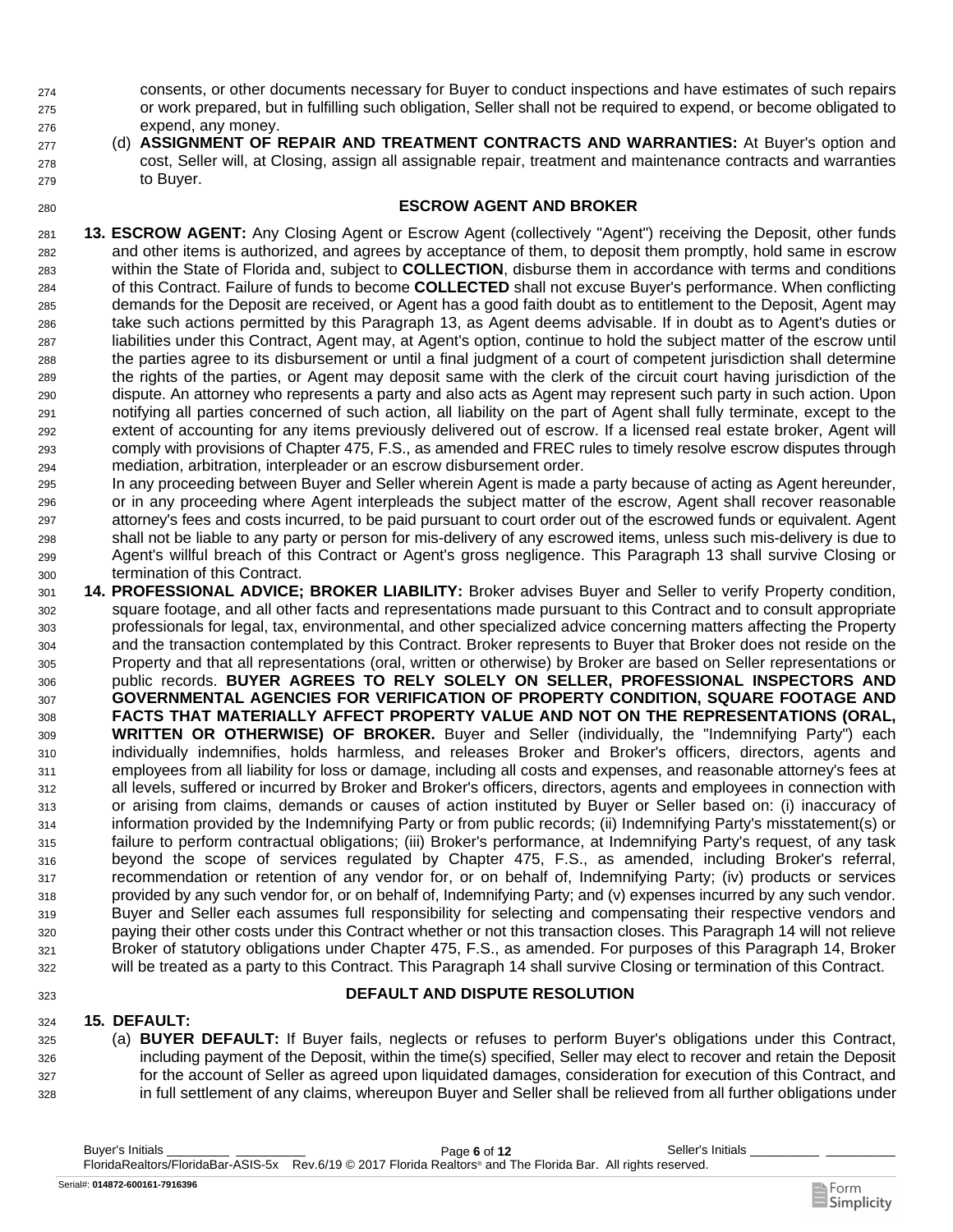this Contract, or Seller, at Seller's option, may, pursuant to Paragraph 16, proceed in equity to enforce Seller's rights under this Contract. The portion of the Deposit, if any, paid to Listing Broker upon default by Buyer, shall be split equally between Listing Broker and Cooperating Broker; provided however, Cooperating Broker's share shall not be greater than the commission amount Listing Broker had agreed to pay to Cooperating Broker. 329 330 331 332

(b) **SELLER DEFAULT:** If for any reason other than failure of Seller to make Seller's title marketable after reasonable diligent effort, Seller fails, neglects or refuses to perform Seller's obligations under this Contract, Buyer may elect to receive return of Buyer's Deposit without thereby waiving any action for damages resulting from Seller's breach, and, pursuant to Paragraph 16, may seek to recover such damages or seek specific performance. 333 334 335 336 337

<sup>338</sup> This Paragraph 15 shall survive Closing or termination of this Contract.

- **16. DISPUTE RESOLUTION:** Unresolved controversies, claims and other matters in question between Buyer and Seller arising out of, or relating to, this Contract or its breach, enforcement or interpretation ("Dispute") will be settled as follows: 339 340 341
- (a) Buyer and Seller will have 10 days after the date conflicting demands for the Deposit are made to attempt to resolve such Dispute, failing which, Buyer and Seller shall submit such Dispute to mediation under Paragraph 16(b). 342 343 344
- (b) Buyer and Seller shall attempt to settle Disputes in an amicable manner through mediation pursuant to Florida Rules for Certified and Court-Appointed Mediators and Chapter 44, F.S., as amended (the "Mediation Rules"). The mediator must be certified or must have experience in the real estate industry. Injunctive relief may be sought without first complying with this Paragraph 16(b). Disputes not settled pursuant to this Paragraph 16 may be resolved by instituting action in the appropriate court having jurisdiction of the matter. This Paragraph 16 shall survive Closing or termination of this Contract. 345 346 347 348 349 350
- **17. ATTORNEY'S FEES; COSTS:** The parties will split equally any mediation fee incurred in any mediation permitted by this Contract, and each party will pay their own costs, expenses and fees, including attorney's fees, incurred in conducting the mediation. In any litigation permitted by this Contract, the prevailing party shall be entitled to recover from the non-prevailing party costs and fees, including reasonable attorney's fees, incurred in conducting the litigation. This Paragraph 17 shall survive Closing or termination of this Contract. 351 352 353 354 355

## <sup>356</sup> **STANDARDS FOR REAL ESTATE TRANSACTIONS ("STANDARDS")**

## <sup>357</sup> **18. STANDARDS:**

## <sup>358</sup> **A. TITLE:**

(i) **TITLE EVIDENCE; RESTRICTIONS; EASEMENTS; LIMITATIONS:** Within the time period provided in Paragraph 9(c), the Title Commitment, with legible copies of instruments listed as exceptions attached thereto, shall be issued and delivered to Buyer. The Title Commitment shall set forth those matters to be discharged by Seller at or before Closing and shall provide that, upon recording of the deed to Buyer, an owner's policy of title insurance in the amount of the Purchase Price, shall be issued to Buyer insuring Buyer's marketable title to the Real Property, subject only to the following matters: (a) comprehensive land use plans, zoning, and other land use restrictions, prohibitions and requirements imposed by governmental authority; (b) restrictions and matters appearing on the Plat or otherwise common to the subdivision; (c) outstanding oil, gas and mineral rights of record without right of entry; (d) unplatted public utility easements of record (located contiguous to real property lines and not more than 10 feet in width as to rear or front lines and 7 1/2 feet in width as to side lines); (e) taxes for year of Closing and subsequent years; and (f) assumed mortgages and purchase money mortgages, if any (if additional items, attach addendum); provided, that, none prevent use of Property for **RESIDENTIAL PURPOSES**. If there exists at Closing any violation of items identified in  $(b) - (f)$  above, then the same shall be deemed a title defect. Marketable title shall be determined according to applicable Title Standards adopted by authority of The Florida Bar and in accordance with law. 359 360 361 362 363 364 365 366 367 368 369 370 371 372 373

(ii) **TITLE EXAMINATION:** Buyer shall have 5 days after receipt of Title Commitment to examine it and notify Seller in writing specifying defect(s), if any, that render title unmarketable. If Seller provides Title Commitment and it is delivered to Buyer less than 5 days prior to Closing Date, Buyer may extend Closing for up to 5 days after date of receipt to examine same in accordance with this STANDARD A. Seller shall have 30 days ("Cure Period") after receipt of Buyer's notice to take reasonable diligent efforts to remove defects. If Buyer fails to so notify Seller, Buyer shall be deemed to have accepted title as it then is. If Seller cures defects within Cure Period, Seller will deliver written notice to Buyer (with proof of cure acceptable to Buyer and Buyer's attorney) and the parties will close this Contract on Closing Date (or if Closing Date has passed, within 10 days after Buyer's receipt of Seller's notice). If Seller is unable to cure defects within Cure Period, then Buyer may, within 5 days after expiration of Cure Period, 374 375 376 377 378 379 380 381 382

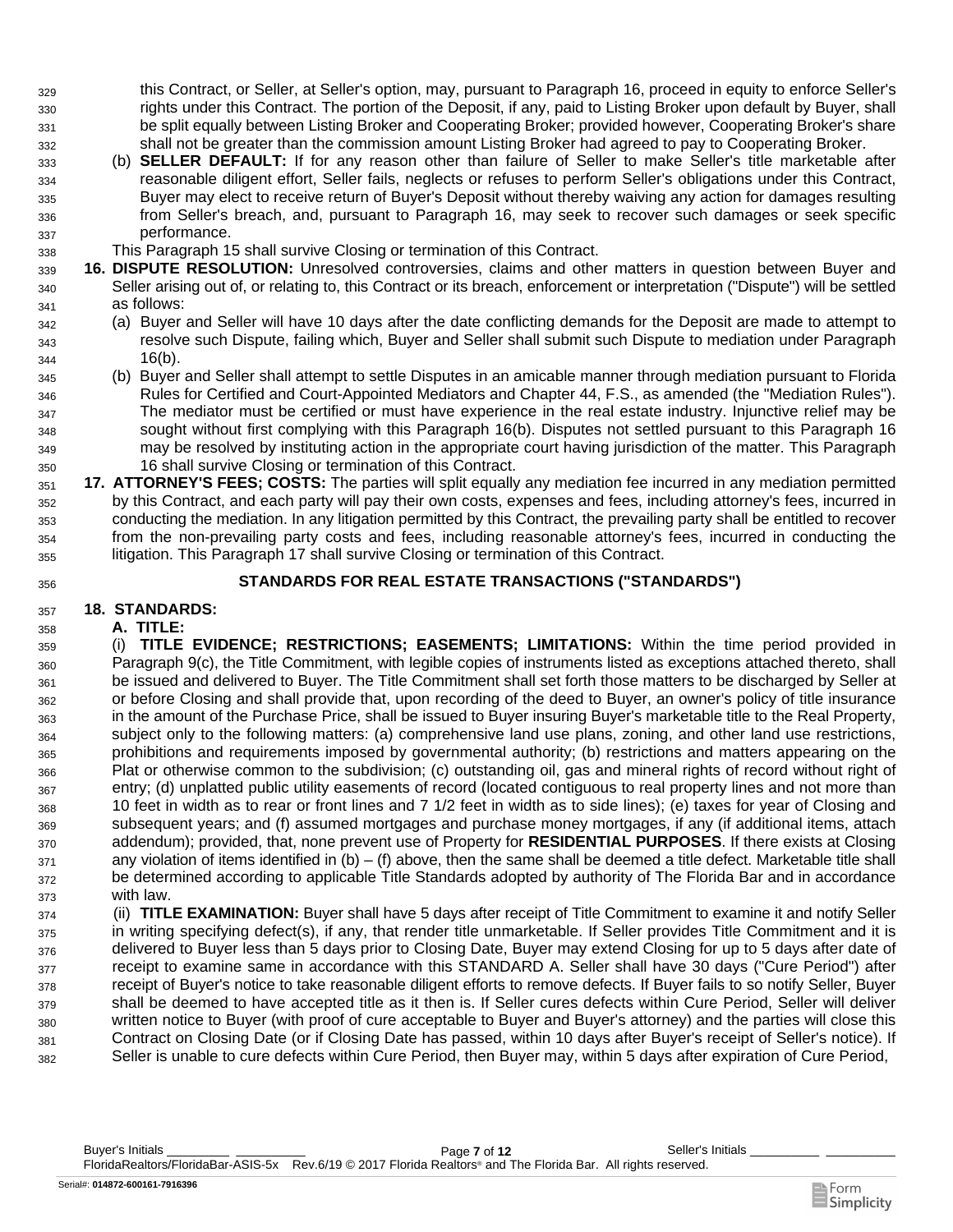deliver written notice to Seller: (a) extending Cure Period for a specified period not to exceed 120 days within which Seller shall continue to use reasonable diligent effort to remove or cure the defects ("Extended Cure Period"); or (b) electing to accept title with existing defects and close this Contract on Closing Date (or if Closing Date has passed, within the earlier of 10 days after end of Extended Cure Period or Buyer's receipt of Seller's notice), or (c) electing to terminate this Contract and receive a refund of the Deposit, thereby releasing Buyer and Seller from all further obligations under this Contract. If after reasonable diligent effort, Seller is unable to timely cure defects, and Buyer does not waive the defects, this Contract shall terminate, and Buyer shall receive a refund of the Deposit, thereby releasing Buyer and Seller from all further obligations under this Contract. 383 384 385 386 387 388 389 390

**B. SURVEY:** If Survey discloses encroachments on the Real Property or that improvements located thereon encroach on setback lines, easements, or lands of others, or violate any restrictions, covenants, or applicable governmental regulations described in STANDARD A (i)(a), (b) or (d) above, Buyer shall deliver written notice of such matters, together with a copy of Survey, to Seller within 5 days after Buyer's receipt of Survey, but no later than Closing. If Buyer timely delivers such notice and Survey to Seller, such matters identified in the notice and Survey shall constitute a title defect, subject to cure obligations of STANDARD A above. If Seller has delivered a prior survey, Seller shall, at Buyer's request, execute an affidavit of "no change" to the Real Property since the preparation of such prior survey, to the extent the affirmations therein are true and correct. 391 392 393 394 395 396 397 398

**C. INGRESS AND EGRESS:** Seller represents that there is ingress and egress to the Real Property and title to the Real Property is insurable in accordance with STANDARD A without exception for lack of legal right of access. 399 400 **D. LEASE INFORMATION:** Seller shall, at least 10 days prior to Closing, furnish to Buyer estoppel letters from tenant(s)/occupant(s) specifying nature and duration of occupancy, rental rates, advanced rent and security deposits paid by tenant(s) or occupant(s)("Estoppel Letter(s)"). If Seller is unable to obtain such Estoppel Letter(s) the same information shall be furnished by Seller to Buyer within that time period in the form of a Seller's affidavit and Buyer may thereafter contact tenant(s) or occupant(s) to confirm such information. If Estoppel Letter(s) or Seller's affidavit, if any, differ materially from Seller's representations and lease(s) provided pursuant to Paragraph 6, or if tenant(s)/occupant(s) fail or refuse to confirm Seller's affidavit, Buyer may deliver written notice to Seller within 5 days after receipt of such information, but no later than 5 days prior to Closing Date, terminating this Contract and receive a refund of the Deposit, thereby releasing Buyer and Seller from all further obligations under this Contract. Seller shall, at Closing, deliver and assign all leases to Buyer who shall assume Seller's obligations thereunder. 401 402 403 404 405 406 407 408 409 410 411

**E. LIENS:** Seller shall furnish to Buyer at Closing an affidavit attesting (i) to the absence of any financing statement, claims of lien or potential lienors known to Seller and (ii) that there have been no improvements or repairs to the Real Property for 90 days immediately preceding Closing Date. If the Real Property has been improved or repaired within that time, Seller shall deliver releases or waivers of construction liens executed by all general contractors, subcontractors, suppliers and materialmen in addition to Seller's lien affidavit setting forth names of all such general contractors, subcontractors, suppliers and materialmen, further affirming that all charges for improvements or repairs which could serve as a basis for a construction lien or a claim for damages have been paid or will be paid at Closing. 412 413 414 415 416 417 418 419

**F. TIME:** Calendar days shall be used in computing time periods. **Time is of the essence in this Contract.** Other than time for acceptance and Effective Date as set forth in Paragraph 3, any time periods provided for or dates specified in this Contract, whether preprinted, handwritten, typewritten or inserted herein, which shall end or occur on a Saturday, Sunday, or a national legal holiday (see 5 U.S.C. 6103) shall extend to 5:00 p.m. (where the Property is located) of the next business day. 420 421 422 423 424

**G. FORCE MAJEURE:** Buyer or Seller shall not be required to perform any obligation under this Contract or be liable to each other for damages so long as performance or non-performance of the obligation, or the availability of services, insurance or required approvals essential to Closing, is disrupted, delayed, caused or prevented by Force Majeure. "Force Majeure" means: hurricanes, floods, extreme weather, earthquakes, fire, or other acts of God, unusual transportation delays, or wars, insurrections, or acts of terrorism, which, by exercise of reasonable diligent effort, the non-performing party is unable in whole or in part to prevent or overcome. All time periods, including Closing Date, will be extended a reasonable time up to 7 days after the Force Majeure no longer prevents performance under this Contract, provided, however, if such Force Majeure continues to prevent performance under this Contract more than 30 days beyond Closing Date, then either party may terminate this Contract by delivering written notice to the other and the Deposit shall be refunded to Buyer, thereby releasing Buyer and Seller from all further obligations under this Contract. 425 426 427 428 429 430 431 432 433 434 435

**H. CONVEYANCE:** Seller shall convey marketable title to the Real Property by statutory warranty, trustee's, personal representative's, or guardian's deed, as appropriate to the status of Seller, subject only to matters described in STANDARD A and those accepted by Buyer. Personal Property shall, at request of Buyer, be 436 437 438

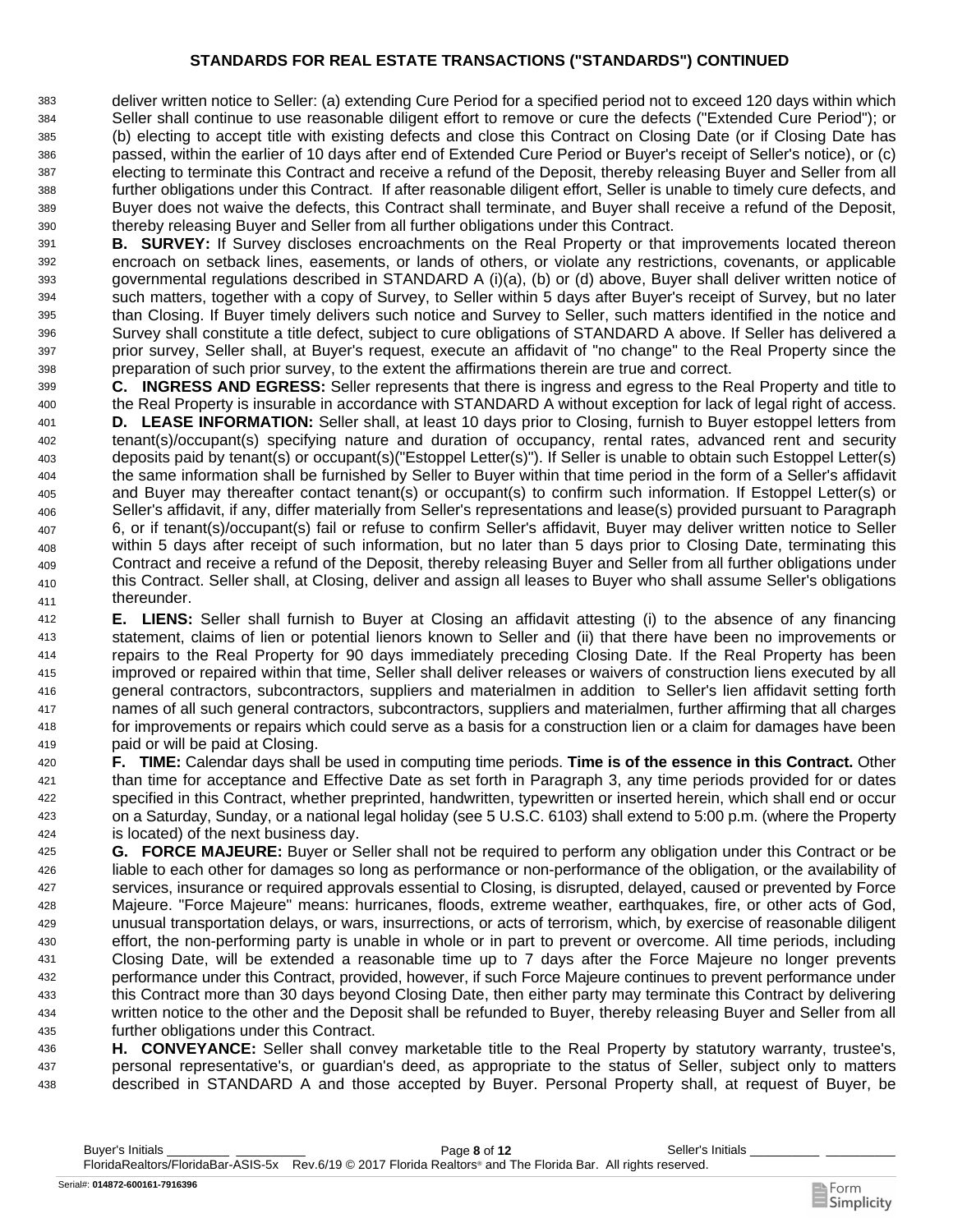transferred by absolute bill of sale with warranty of title, subject only to such matters as may be provided for in this Contract. 439 440

## <sup>441</sup> **I. CLOSING LOCATION; DOCUMENTS; AND PROCEDURE:**

(i) **LOCATION:** Closing will be conducted by the attorney or other closing agent ("Closing Agent") designated by the party paying for the owner's policy of title insurance and will take place in the county where the Real Property is located at the office of the Closing Agent, or at such other location agreed to by the parties. If there is no title insurance, Seller will designate Closing Agent. Closing may be conducted by mail, overnight courier, or electronic means. 442 443 444 445 446

(ii) **CLOSING DOCUMENTS:** Seller shall at or prior to Closing, execute and deliver, as applicable, deed, bill of sale, certificate(s) of title or other documents necessary to transfer title to the Property, construction lien affidavit(s), owner's possession and no lien affidavit(s), and assignment(s) of leases. Seller shall provide Buyer with paid receipts for all work done on the Property pursuant to this Contract. Buyer shall furnish and pay for, as applicable, the survey, flood elevation certification, and documents required by Buyer's lender. 447 448 449 450 451

- (iii) **FinCEN GTO NOTICE**. **If Closing Agent is required to comply with the U.S. Treasury Department's Financial Crimes Enforcement Network ("FinCEN") Geographic Targeting Orders ("GTOs"), then Buyer shall provide Closing Agent with the information related to Buyer and the transaction contemplated by this**  Contract that is required to complete IRS Form 8300, and Buyer consents to Closing Agent's collection and **report of said information to IRS.** 452 453 454 455 456
- (iv) **PROCEDURE:** The deed shall be recorded upon **COLLECTION** of all closing funds. If the Title Commitment provides insurance against adverse matters pursuant to Section 627.7841, F.S., as amended, the escrow closing procedure required by STANDARD J shall be waived, and Closing Agent shall, **subject to COLLECTION of all closing funds**, disburse at Closing the brokerage fees to Broker and the net sale proceeds to Seller. 457 458 459 460
- 461 462 463 464 465 466 467 468 469 470 471 **J. ESCROW CLOSING PROCEDURE:** If Title Commitment issued pursuant to Paragraph 9(c) does not provide for insurance against adverse matters as permitted under Section 627.7841, F.S., as amended, the following escrow and closing procedures shall apply: (1) all Closing proceeds shall be held in escrow by the Closing Agent for a period of not more than 10 days after Closing; (2) if Seller's title is rendered unmarketable, through no fault of Buyer, Buyer shall, within the 10 day period, notify Seller in writing of the defect and Seller shall have 30 days from date of receipt of such notification to cure the defect; (3) if Seller fails to timely cure the defect, the Deposit and all Closing funds paid by Buyer shall, within 5 days after written demand by Buyer, be refunded to Buyer and, simultaneously with such repayment, Buyer shall return the Personal Property, vacate the Real Property and reconvey the Property to Seller by special warranty deed and bill of sale; and (4) if Buyer fails to make timely demand for refund of the Deposit, Buyer shall take title as is, waiving all rights against Seller as to any intervening defect except as may be available to Buyer by virtue of warranties contained in the deed or bill of sale.
- **K. PRORATIONS; CREDITS:** The following recurring items will be made current (if applicable) and prorated as of the day prior to Closing Date, or date of occupancy if occupancy occurs before Closing Date: real estate taxes (including special benefit tax assessments imposed by a CDD), interest, bonds, association fees, insurance, rents and other expenses of Property. Buyer shall have option of taking over existing policies of insurance, if assumable, in which event premiums shall be prorated. Cash at Closing shall be increased or decreased as may be required by prorations to be made through day prior to Closing. Advance rent and security deposits, if any, will be credited to Buyer. Escrow deposits held by Seller's mortgagee will be paid to Seller. Taxes shall be prorated based on current year's tax. If Closing occurs on a date when current year's millage is not fixed but current year's assessment is available, taxes will be prorated based upon such assessment and prior year's millage. If current year's assessment is not available, then taxes will be prorated on prior year's tax. If there are completed improvements on the Real Property by January 1st of year of Closing, which improvements were not in existence on January 1st of prior year, then taxes shall be prorated based upon prior year's millage and at an equitable assessment to be agreed upon between the parties, failing which, request shall be made to the County Property Appraiser for an informal assessment taking into account available exemptions. In all cases, due allowance shall be made for the maximum allowable discounts and applicable homestead and other exemptions. A tax proration based on an estimate shall, at either party's request, be readjusted upon receipt of current year's tax bill. This STANDARD K shall survive Closing. 472 473 474 475 476 477 478 479 480 481 482 483 484 485 486 487 488

**L. ACCESS TO PROPERTY TO CONDUCT APPRAISALS, INSPECTIONS, AND WALK-THROUGH:** Seller shall, upon reasonable notice, provide utilities service and access to Property for appraisals and inspections, including a walk-through (or follow-up walk-through if necessary) prior to Closing. 489 490 491

**M. RISK OF LOSS:** If, after Effective Date, but before Closing, Property is damaged by fire or other casualty ("Casualty Loss") and cost of restoration (which shall include cost of pruning or removing damaged trees) does not exceed 1.5% of Purchase Price, cost of restoration shall be an obligation of Seller and Closing shall proceed pursuant to terms of this Contract. If restoration is not completed as of Closing, a sum equal to 125% of estimated 492 493 494 495

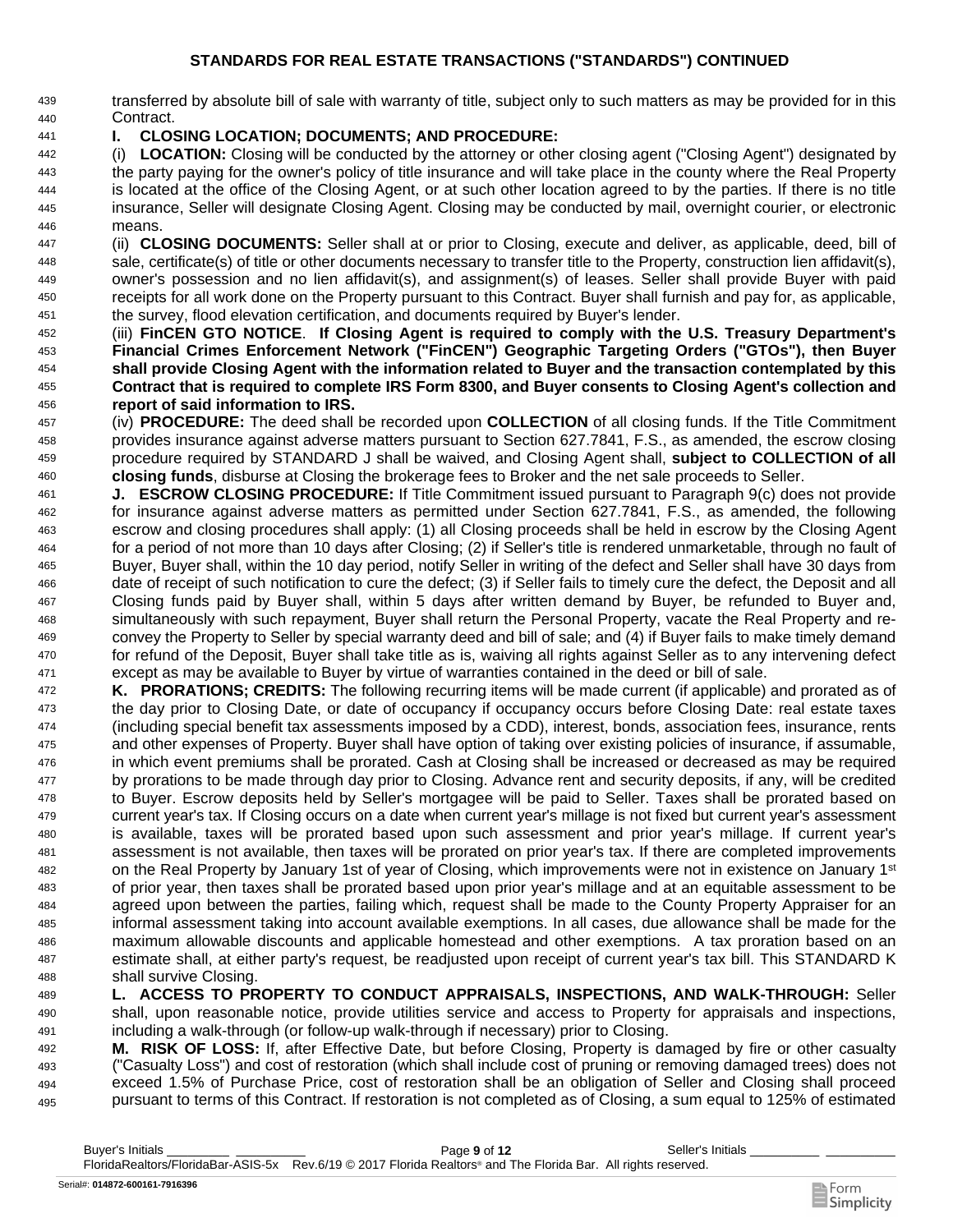cost to complete restoration (not to exceed 1.5% of Purchase Price) will be escrowed at Closing. If actual cost of restoration exceeds escrowed amount, Seller shall pay such actual costs (but, not in excess of 1.5% of Purchase Price). Any unused portion of escrowed amount shall be returned to Seller. If cost of restoration exceeds 1.5% of Purchase Price, Buyer shall elect to either take Property "as is" together with the 1.5%, or receive a refund of the Deposit thereby releasing Buyer and Seller from all further obligations under this Contract. Seller's sole obligation with respect to tree damage by casualty or other natural occurrence shall be cost of pruning or removal. 496 497 498 499 500 501

**N. 1031 EXCHANGE:** If either Seller or Buyer wish to enter into a like-kind exchange (either simultaneously with Closing or deferred) under Section 1031 of the Internal Revenue Code ("Exchange"), the other party shall cooperate in all reasonable respects to effectuate the Exchange, including execution of documents; provided, however, cooperating party shall incur no liability or expense related to the Exchange, and Closing shall not be contingent upon, nor extended or delayed by, such Exchange. 502 503 504 505 506

**O. CONTRACT NOT RECORDABLE; PERSONS BOUND; NOTICE; DELIVERY; COPIES; CONTRACT EXECUTION:** Neither this Contract nor any notice of it shall be recorded in any public records. This Contract shall be binding on, and inure to the benefit of, the parties and their respective heirs or successors in interest. Whenever the context permits, singular shall include plural and one gender shall include all. Notice and delivery given by or to the attorney or broker (including such broker's real estate licensee) representing any party shall be as effective as if given by or to that party. All notices must be in writing and may be made by mail, personal delivery or electronic (including "pdf") media. A facsimile or electronic (including "pdf") copy of this Contract and any signatures hereon shall be considered for all purposes as an original. This Contract may be executed by use of electronic signatures, as determined by Florida's Electronic Signature Act and other applicable laws. 507 508 509 510 511 512 513 514 515

**P. INTEGRATION; MODIFICATION:** This Contract contains the full and complete understanding and agreement of Buyer and Seller with respect to the transaction contemplated by this Contract and no prior agreements or representations shall be binding upon Buyer or Seller unless included in this Contract. No modification to or change in this Contract shall be valid or binding upon Buyer or Seller unless in writing and executed by the parties intended to be bound by it. 516 517 518 519 520

**Q. WAIVER:** Failure of Buyer or Seller to insist on compliance with, or strict performance of, any provision of this Contract, or to take advantage of any right under this Contract, shall not constitute a waiver of other provisions or rights. 521 522 523

**R. RIDERS; ADDENDA; TYPEWRITTEN OR HANDWRITTEN PROVISIONS:** Riders, addenda, and typewritten or handwritten provisions shall control all printed provisions of this Contract in conflict with them. 524 525

**S. COLLECTION or COLLECTED: "COLLECTION" or "COLLECTED" means any checks tendered or received, including Deposits, have become actually and finally collected and deposited in the account of Escrow Agent or Closing Agent. Closing and disbursement of funds and delivery of closing documents may be delayed by Closing Agent until such amounts have been COLLECTED in Closing Agent's accounts.** 526 527 528 529 <sup>530</sup> **T. RESERVED.**

**U. APPLICABLE LAW AND VENUE:** This Contract shall be construed in accordance with the laws of the State of Florida and venue for resolution of all disputes, whether by mediation, arbitration or litigation, shall lie in the county where the Real Property is located. 531 532 533

**V. FIRPTA TAX WITHHOLDING:** If a seller of U.S. real property is a "foreign person" as defined by FIRPTA, Section 1445 of the Internal Revenue Code ("Code") requires the buyer of the real property to withhold up to 15% of the amount realized by the seller on the transfer and remit the withheld amount to the Internal Revenue Service (IRS) unless an exemption to the required withholding applies or the seller has obtained a Withholding Certificate from the IRS authorizing a reduced amount of withholding. 534 535 536 537 538

(i) No withholding is required under Section 1445 of the Code if the Seller is not a "foreign person". Seller can provide proof of non-foreign status to Buyer by delivery of written certification signed under penalties of perjury, stating that Seller is not a foreign person and containing Seller's name, U.S. taxpayer identification number and home address (or office address, in the case of an entity), as provided for in 26 CFR 1.1445-2(b). Otherwise, Buyer shall withhold the applicable percentage of the amount realized by Seller on the transfer and timely remit said funds to the IRS. 539 540 541 542 543 544

(ii) If Seller is a foreign person and has received a Withholding Certificate from the IRS which provides for reduced or eliminated withholding in this transaction and provides same to Buyer by Closing, then Buyer shall withhold the reduced sum required, if any, and timely remit said funds to the IRS. 545 546 547

(iii) If prior to Closing Seller has submitted a completed application to the IRS for a Withholding Certificate and has provided to Buyer the notice required by 26 CFR 1.1445-1(c) (2)(i)(B) but no Withholding Certificate has been received as of Closing, Buyer shall, at Closing, withhold the applicable percentage of the amount realized by Seller on the transfer and, at Buyer's option, either (a) timely remit the withheld funds to the IRS or (b) place the funds in escrow, at Seller's expense, with an escrow agent selected by Buyer and pursuant to terms negotiated by the 548 549 550 551 552

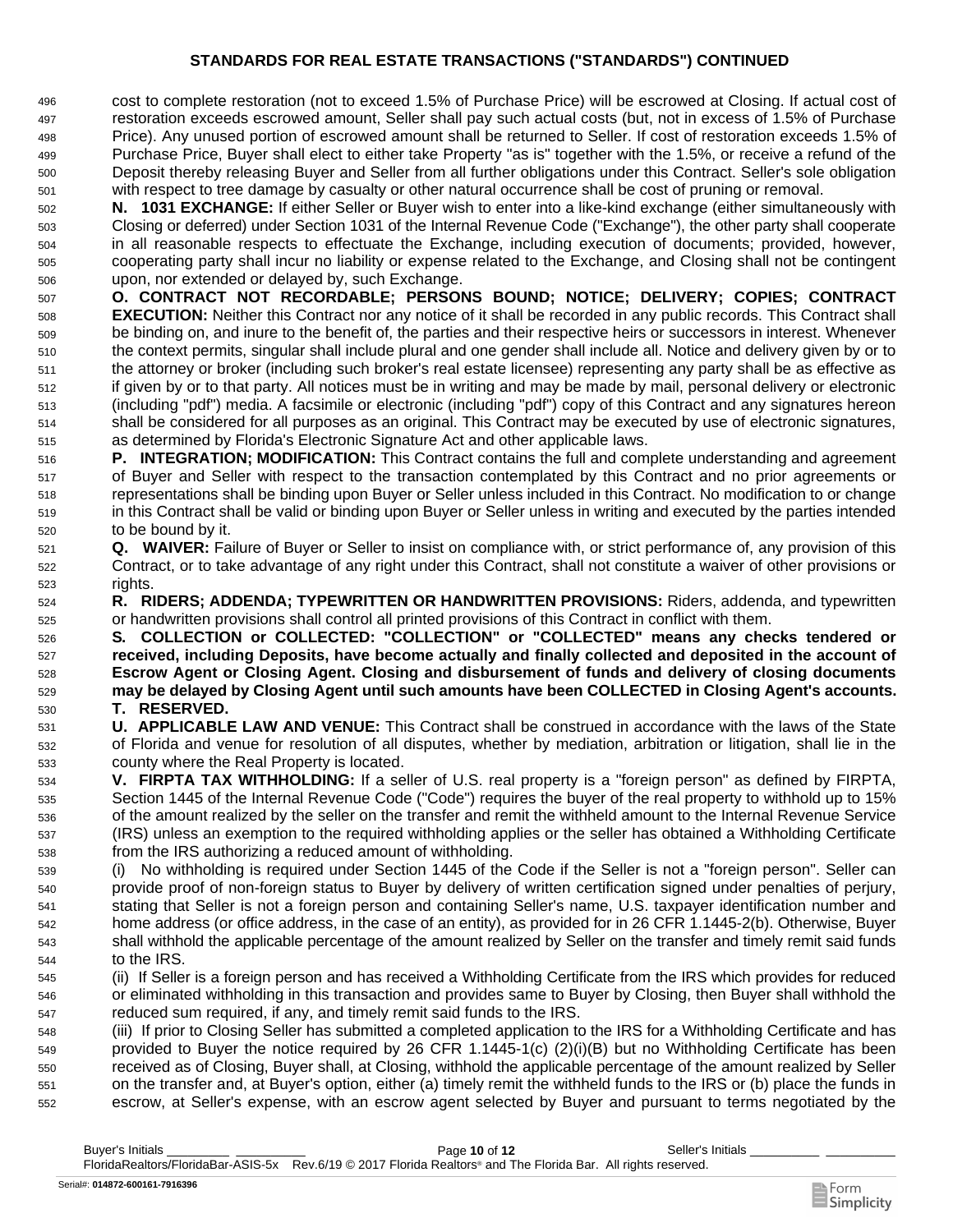- parties, to be subsequently disbursed in accordance with the Withholding Certificate issued by the IRS or remitted directly to the IRS if the Seller's application is rejected or upon terms set forth in the escrow agreement. 553 554
- (iv) In the event the net proceeds due Seller are not sufficient to meet the withholding requirement(s) in this transaction, Seller shall deliver to Buyer, at Closing, the additional COLLECTED funds necessary to satisfy the applicable requirement and thereafter Buyer shall timely remit said funds to the IRS or escrow the funds for disbursement in accordance with the final determination of the IRS, as applicable. 555 556 557 558
- (v) Upon remitting funds to the IRS pursuant to this STANDARD, Buyer shall provide Seller copies of IRS Forms 8288 and 8288-A, as filed. 559 560

## <sup>561</sup> **W. RESERVED**

**X. BUYER WAIVER OF CLAIMS:** *To the extent permitted by law, Buyer waives any claims against Seller and against any real estate licensee involved in the negotiation of this Contract for any damage or defects pertaining to the physical condition of the Property that may exist at Closing of this Contract and be subsequently discovered by the Buyer or anyone claiming* **by, through, under or against the Buyer.** *This provision does not relieve Seller's obligation to comply with Paragraph 10(j). This Standard X shall survive Closing.* 562 563 564 565 566 567

## <sup>568</sup> **ADDENDA AND ADDITIONAL TERMS**

- **19. ADDENDA:** The following additional terms are included in the attached addenda or riders and incorporated into this Contract (**Check if applicable**): 569\* 570
	- A. Condominium Rider B. Homeowners' Assn. C. Seller Financing D. Mortgage Assumption E. FHA/VA Financing F. Appraisal Contingency G. Short Sale H. Homeowners/Flood Ins. I. K. RESERVED L. RESERVED M. Defective Drywall N. Coastal Construction Control Line RESERVED
		- J. Interest-Bearing Acct.
- 
- O. Insulation Disclosure
- P. Lead Paint Disclosure (Pre-1978)
- Q. Housing for Older Persons
- R. Rezoning
- S. Lease Purchase/ Lease Option
- T. U. Post-Closing Occupancy V. Sale of Buyer's Property W. Back-up Contract X. Kick-out Clause Y. Seller's Attorney Approval Z. AA. BB. CC. Pre-Closing Occupancy Buyer's Attorney Approval Licensee Property Interest Binding Arbitration  $\Box$  Other: \_\_\_\_\_\_\_\_\_\_\_\_\_\_\_\_\_\_\_\_ \_\_\_\_\_\_\_\_\_\_\_\_\_\_\_\_\_\_\_\_ \_\_\_\_\_\_\_\_\_\_\_\_\_\_\_\_\_\_\_\_ Miami-Dade County Special Taxing District **Disclosure**

| 571*        |                                                                                                                                                                      |
|-------------|----------------------------------------------------------------------------------------------------------------------------------------------------------------------|
| 572         |                                                                                                                                                                      |
| 573         |                                                                                                                                                                      |
| 574         |                                                                                                                                                                      |
| 575         |                                                                                                                                                                      |
| 576         |                                                                                                                                                                      |
| 577         |                                                                                                                                                                      |
| 578         |                                                                                                                                                                      |
| 579         |                                                                                                                                                                      |
| 580         |                                                                                                                                                                      |
| 581         |                                                                                                                                                                      |
| 582         |                                                                                                                                                                      |
| 583         |                                                                                                                                                                      |
| 584         |                                                                                                                                                                      |
| 585         |                                                                                                                                                                      |
| 586         |                                                                                                                                                                      |
| 587         |                                                                                                                                                                      |
| 588         | <b>COUNTER-OFFER/REJECTION</b>                                                                                                                                       |
| 589*<br>590 | Seller counters Buyer's offer (to accept the counter-offer, Buyer must sign or initial the counter-offered terms and<br>deliver a copy of the acceptance to Seller). |
| 591*        | Seller rejects Buyer's offer.                                                                                                                                        |
|             |                                                                                                                                                                      |